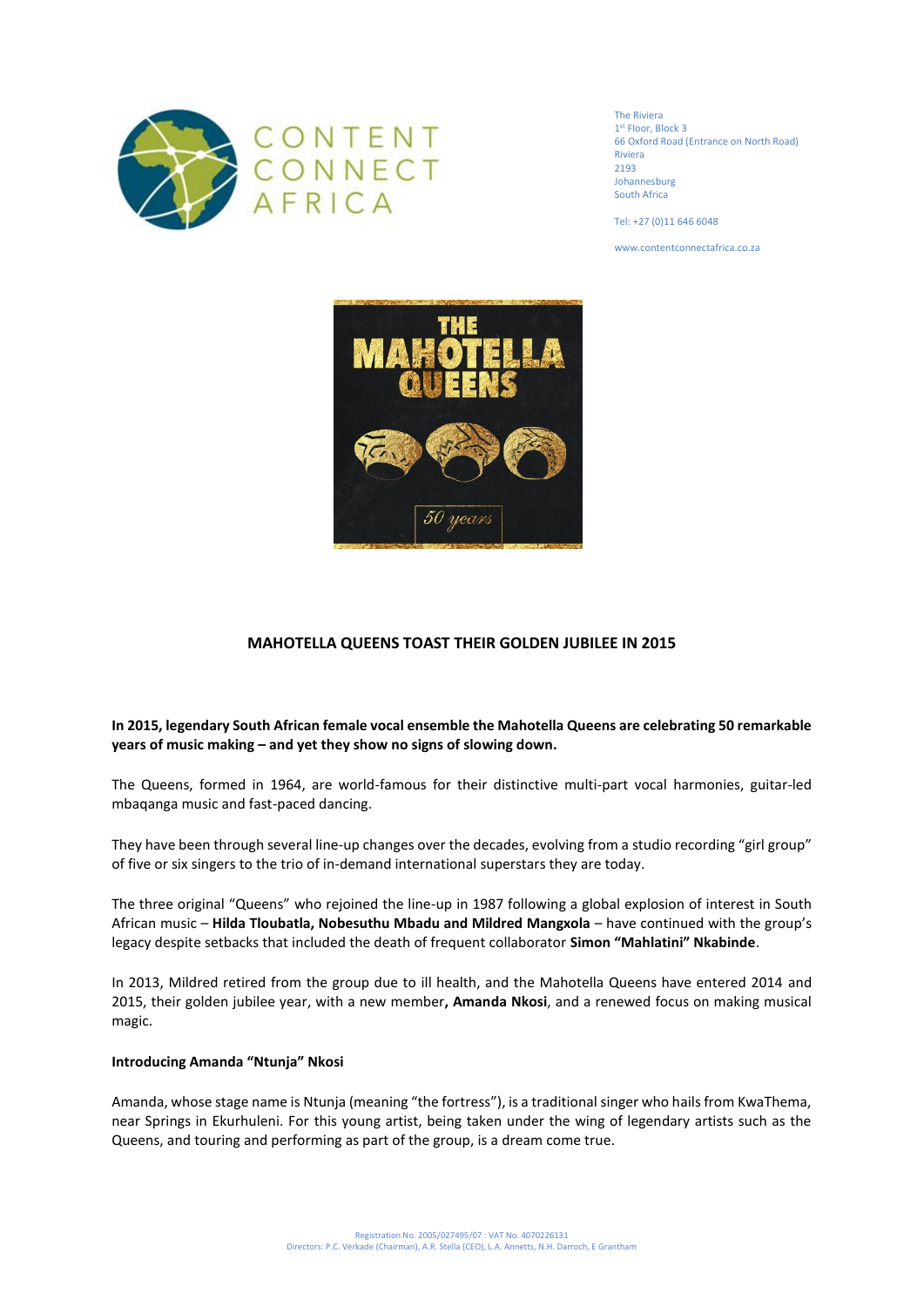From an early age Ntunja was never shy to perform for friends and family, and honed her vocal talents as a member of the school choir as well as participating in plays and recitals. In her matric year at Nigel High School, she decided to study music – a decision that has paid rich dividends.

Ntunja is grateful to have been given the golden opportunity to contribute to and enrich the country's music landscape with the Queens. She says: "There is no shame in being a cultural artist in a westernised world, because your culture is a part of you."

### **About the Mahotella Queens**

The Mahotella Queens originated in 1964 as the brainchild and creation of Rupert Bopape, a music producer and talent scout at the Mavuthela Music Company, the Gallo Record Company's division dedicated to "black" music at the time.

The Queens were the record company's resident girl group, and were often led by the deep, *basso profundo* male vocals of Mahlatini and backed by the Makgona Tsohle Band, which included West Nkosi on alto saxophone and Marks Mankwane on lead guitar. This dynamic instrumental and vocal combination went on to chalk up several hit records during the 1960s.

In the 1970s, the Queens experienced a rocky patch due to contractual disputes, but remained active and productive, albeit with a fluid line-up.

Their international breakthrough came in 1987, in the wake of the success of Paul Simon's seminal *Graceland* album. Interest in "world" music exploded and the international community sat up and started taking serious notice of South African indigenous sounds.

The Queens regrouped with three of the outfit's original members – Hilda Tloubatla, Nobesuthu Mbadu and Mildred Mangxola – and, as Mahlatini and the Mahotella Queens, they took South Africa and the world by storm with their mbaqanga-laced musical stylings and stirring harmonies. They became renowned as South Africa's first mbaqanga "supergroup".

Sadly, just as their decades of hard work were starting to pay off, Makgona Tsohle Band members Mankwane and Nkosi, and subsequently Mahlatini, passed away in quick succession during the late 1990s.

Devastated by these tragic setbacks, the Queens briefly considered retiring for good – before resolving to keep their late collaborators' legacy and spirit alive by carrying their artistic torch into the  $21^{st}$  century. True to their pledge, they have continued writing and arranging music, recording and touring, wowing fans at home and around the world with their energetic performances and placing mbaqanga music firmly on the global map.

The Mahotella Queens are firmly entrenched as an integral part of the South African music landscape, and are true ambassadors for traditional music – keeping it alive, vibrant and relevant for modern audiences.

Over the years they have successfully navigated the fickle and ever-changing music industry with resilience and inventiveness. Always willing to experiment, the Queens continually add new elements to their signature sound, further enhancing their appeal.

Now, as the Mahotella Queens commemorate 50 years with a new recruit adding a fresh injection of youthful vigour, this trio remains as committed to their cultural roots as ever – while continuing to chart brave and exciting new musical territory.

#### **Recent highlights**

Always prolific, the Mahotella Queens have recorded several albums in their 50-year career – too many for even them to count! They remained with Gallo until 2005, when they joined independent record company AS Entertainment, led by former Gallo managing director Antos Stella.